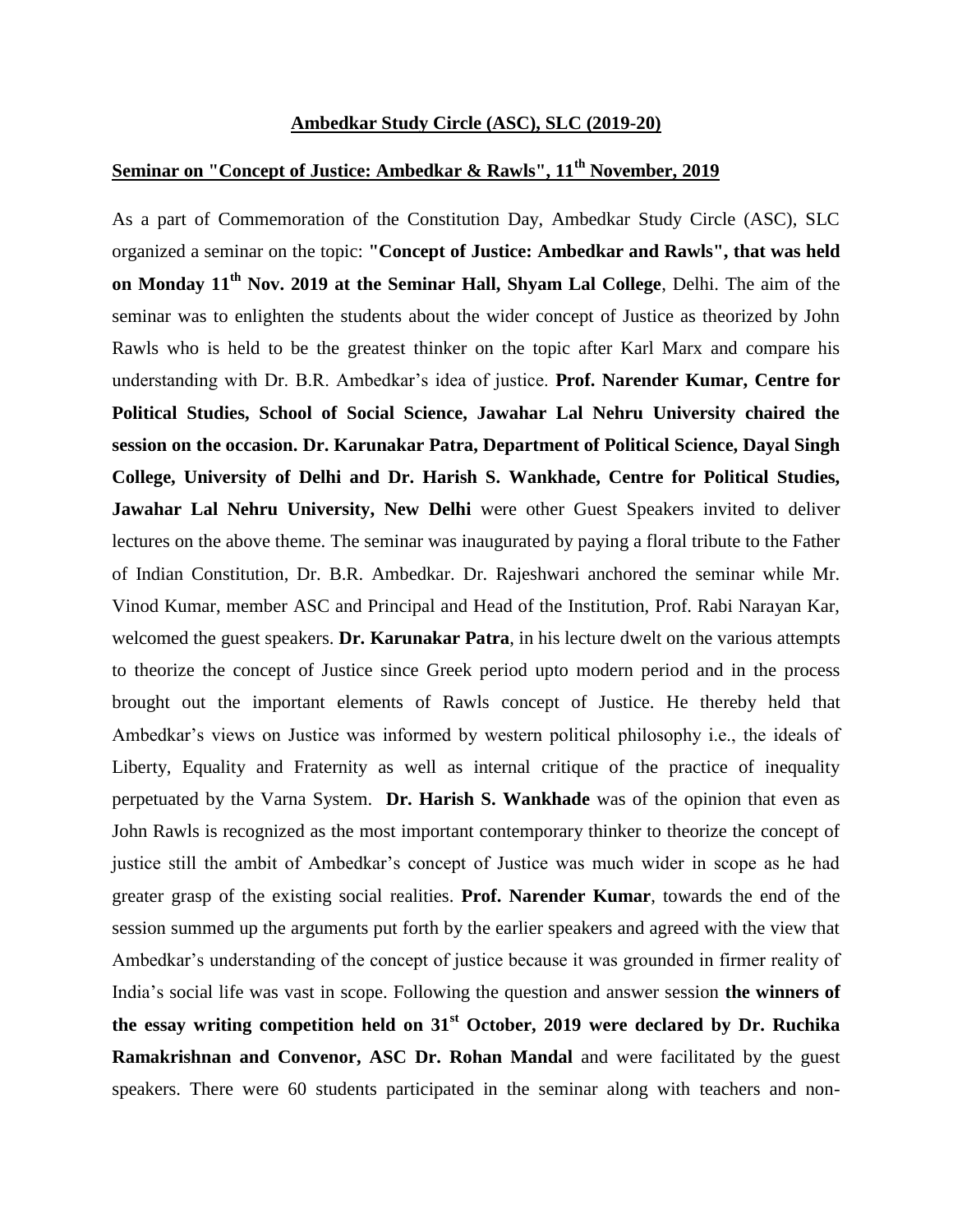teaching staff. The session was finally closed with a vote of thanks which was delivered by Dr. Rajkumar Prasad senior member of ASC to the guest speakers and the audience.

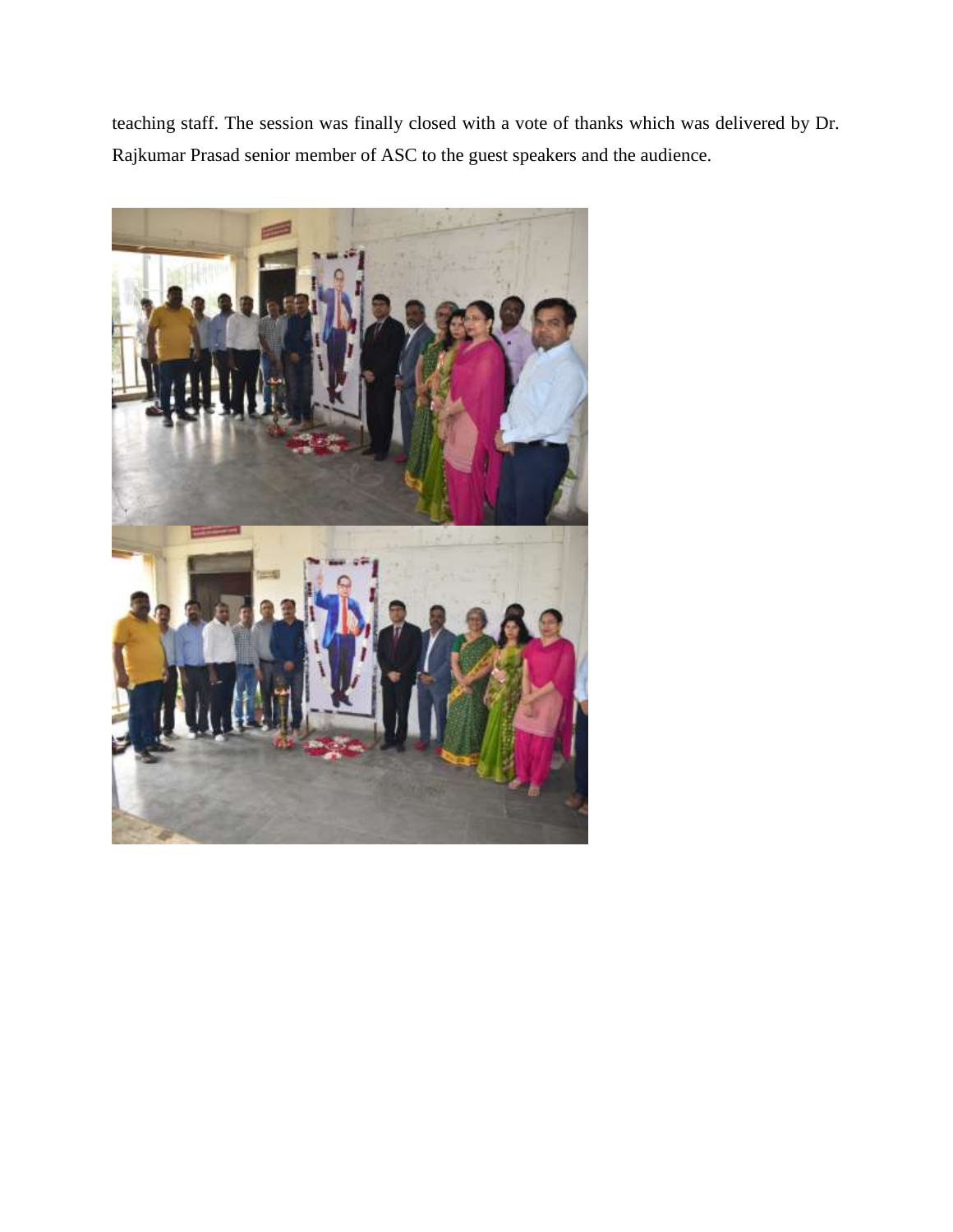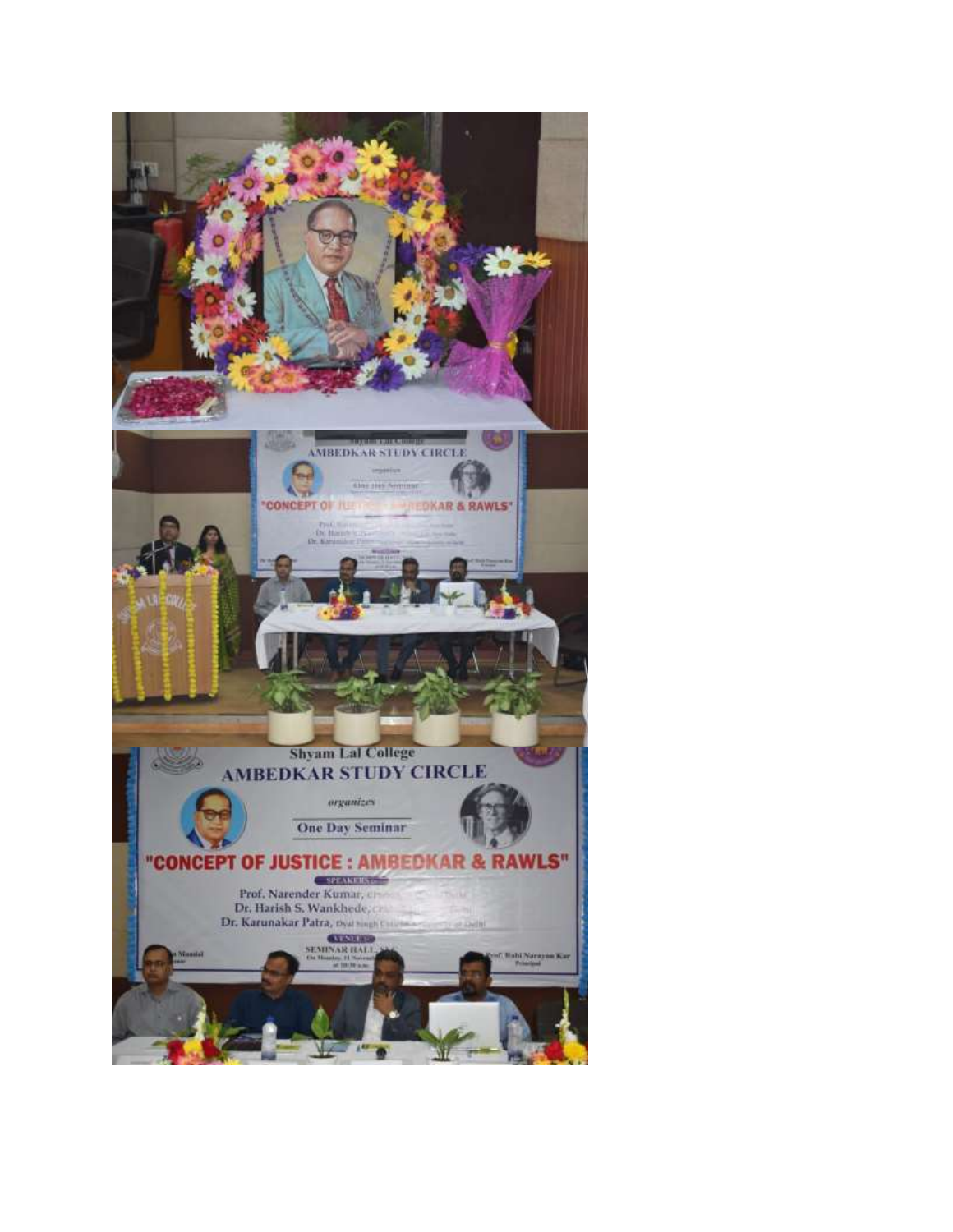

**Dr. Rohan Mandal**